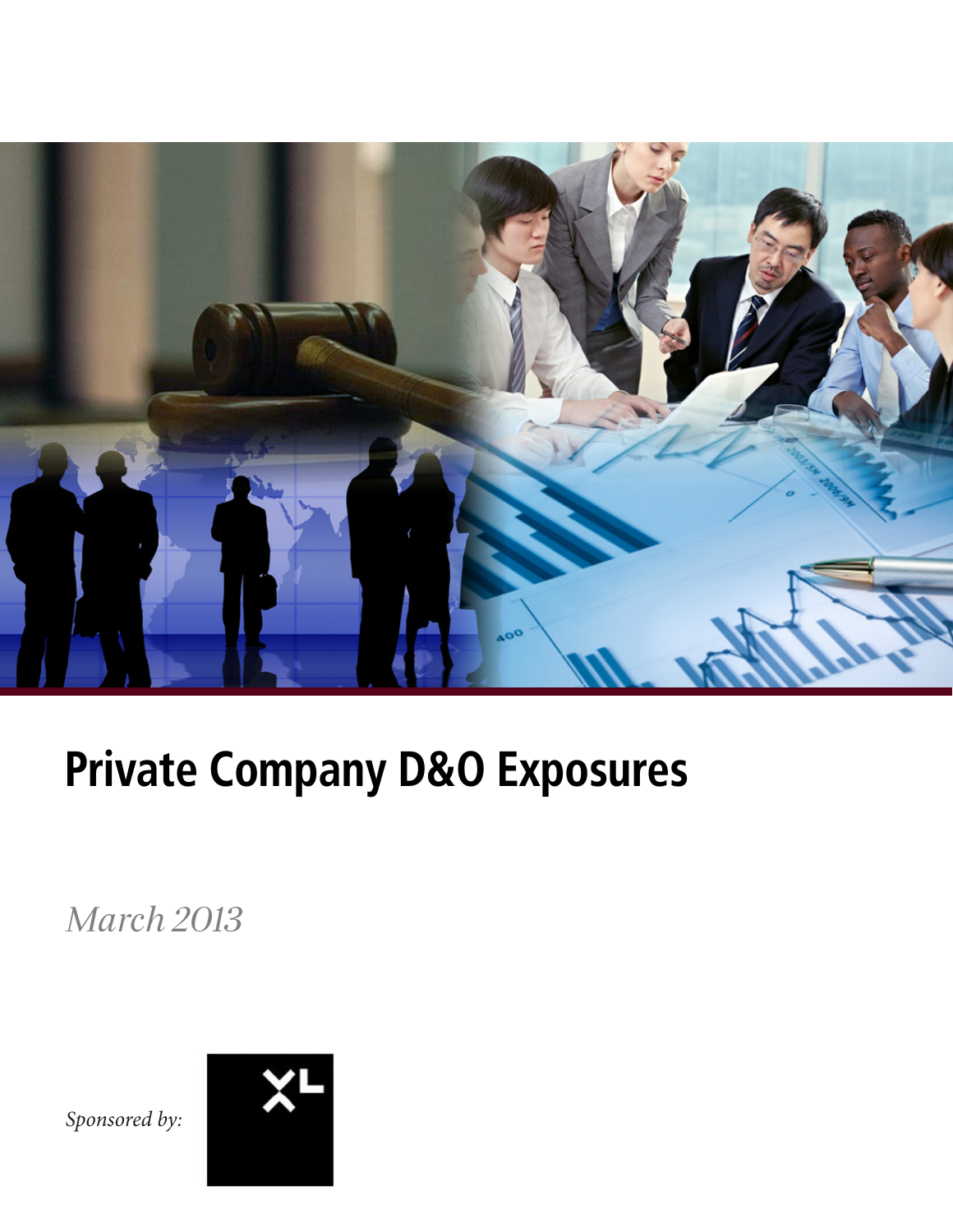# Private Company D&O Exposures

Owners, board members and executives of private companies often question whether their exposures warrant purchasing D&O insurance. Many believe that D&O principally provides protection against shareholder lawsuits, which they largely envision as a public company problem. Private companies, however, are exposed to a large number of risks for which D&O may represent the best protection. These include lawsuits by regulators, customers, vendors, competitors and partners or shareholders. Additionally, recent developments, including heightened regulatory enforcement activities, the growth of social media, and the passage of the federal Jumpstart Our Business Startups (JOBS) Act, are creating additional exposures for private company directors and officers.

Private company D&O policies are often packaged with coverage for employment-related risks such as harassment, discrimination and wrongful termination. These are among the most common types of claims against private companies and their directors and officers, and insurance protection is increasingly viewed as essential. Policies also can frequently be customized to provide fiduciary (ERISA) liability and fidelity coverage, thereby providing broad protection for many of the types of adverse events that threaten private enterprises and their decision-makers.

#### **Liability landmines for private company directors and officers**

Board members and senior managers of even very small companies, who never imagined that they would be sued, increasingly find themselves embroiled in litigation or battling regulatory enforcement actions. In some cases, the exposures are well-established, but the frequency of claims has increased in recent years. The number of employment-related actions, for example, has grown as a result of the recession and continued sluggish economy. Other exposures are comparatively new to private companies. Foreign Corrupt Practices Act enforcement, for example, was not even on the radar of most private companies a few years ago. Now it represents an exposure many cannot afford to ignore as companies expand beyond their home countries, and as enforcement actions increase sharply across the board.

Exposures that have long faced private company directors and officers include employment-related claims, shareholder lawsuits, creditor actions, competitor lawsuits, and lawsuits brought by customers. But while these exposures are not new, both the likelihood of experiencing a claim and the potential consequences of an event are often underestimated by owners, directors and senior executives of these companies.

#### *Employment-related claims.*

Employment-related suits are by far the most common type of lawsuit faced by private company directors and officers. In recent years, the number of employment practices claims filed against directors and officers has doubled.<sup>1</sup> Within that category, claims of wrongful termination are the most common.<sup>2</sup> For fiscal year 2012, the Equal Employment Opportunity Commission (EEOC) reported nearly 100,000 individual charge filings.<sup>3</sup>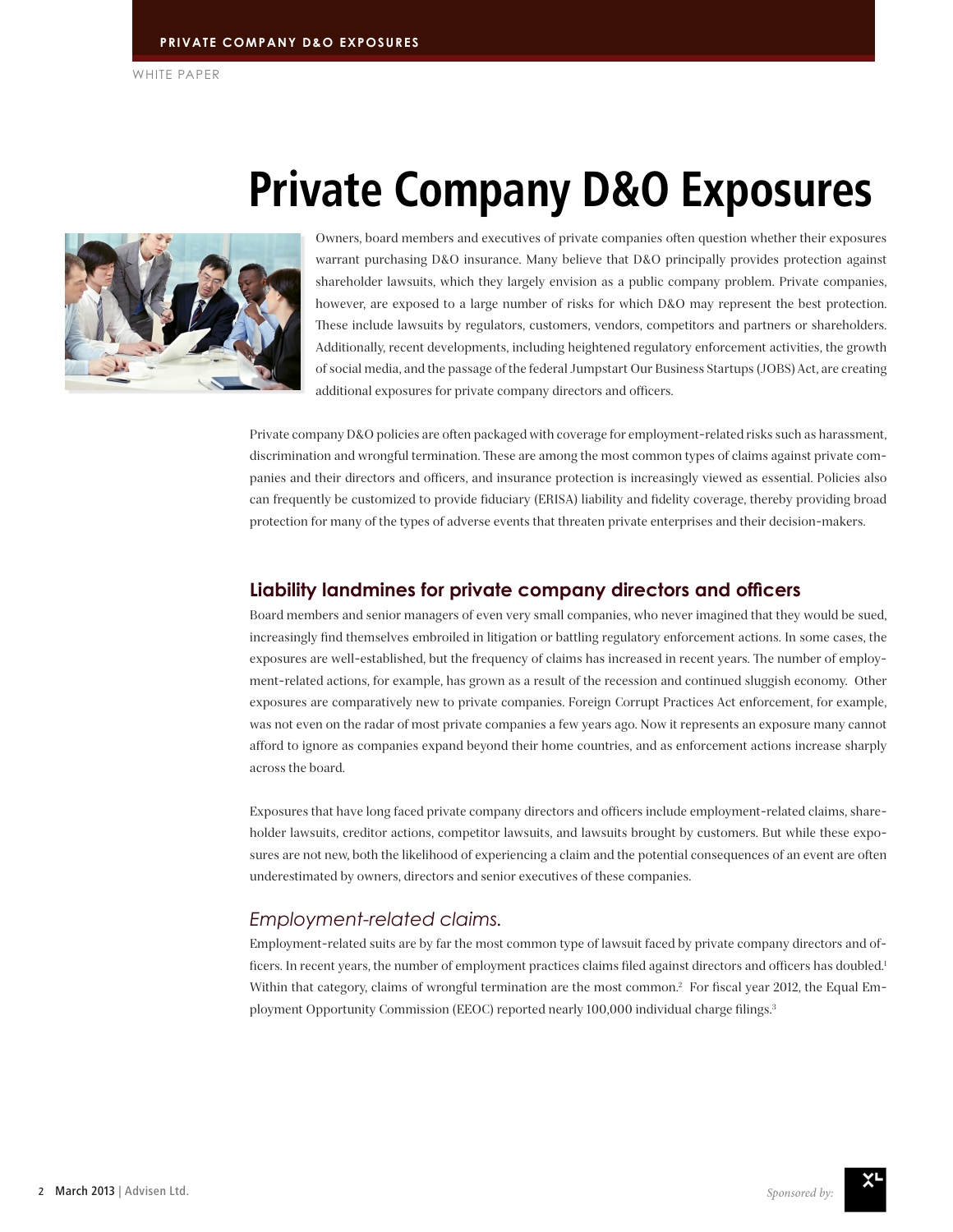*Shareholders of private companies also may sue for inadequate or inaccurate disclosure in private placement materials.*

#### *Shareholder lawsuits.*

While they may not be subject to the same sorts of federal class action suits that plague public companies, private company directors and officers are by no means insulated from suits by shareholders. In fact, shareholder suits comprise the second largest category of lawsuit brought against private company directors and officers.<sup>4</sup> A common allegation is that majority shareholders took an action that benefitted them, but at the expense of minority shareholders. Shareholders of private companies also may sue for inadequate or inaccurate disclosure in private placement materials.

Shareholders now almost routinely challenge announced mergers and acquisitions. One study found that, as concerns mergers involving companies sold for \$100 million or more, better than 90 percent resulted in lawsuits in 2010 and 2011.5 While public companies and their directors and officers are commonly targeted, private companies are not immune.6

#### *Creditor and bankruptcy trustee actions.*

For private companies facing financial difficulty, creditors may call into question the accuracy of financial information they relied upon when they extended credit. Creditors also have successfully sued directors of failed companies for breach of fiduciary duty, alleging, for example, that directors allowed a company's assets to be squandered.<sup>7</sup> Bankruptcy trustees also may sue to recoup losses from directors.

#### *Competitors.*

Suits by competitors often include allegations of anti-trust or unfair competition. Other allegations found in lawsuits by competitors include misrepresentation of a competitor's products, infringement of a competitor's trade dress, inducing customers to breach contracts with a competitor, and enticing employees to leave a competitor. These suits sometimes involve complex areas of the law, and can be expensive to defend.

#### *Customers.*

Disputes with customers can lead to lawsuits against an organization, as well as its directors and officers. The types of lawsuits brought by customers include those stemming from contractual disputes, debt collection, the costs or quality of products or services, refusal to extend credit, and discrimination.

#### **The shifting liability landscape of private company directors and officers**

Companies of all types and sizes function within a rapidly changing, increasingly complex world where technology, shifting demographics, regulation, economic factors, and changing social and cultural norms can result in often unanticipated changes in risk profiles. In addition to the exposures noted above, which have long confronted private company officers and directors, new exposures are becoming more significant, and potentially serious emerging exposures are lurking on the horizon. Many of these newer and emerging exposures are an outcome of heightened enforcement actions by regulators and law enforcement agencies. Additionally, the recently signed JOBS Act may result in increased exposure to litigation for some private companies and their directors and officers.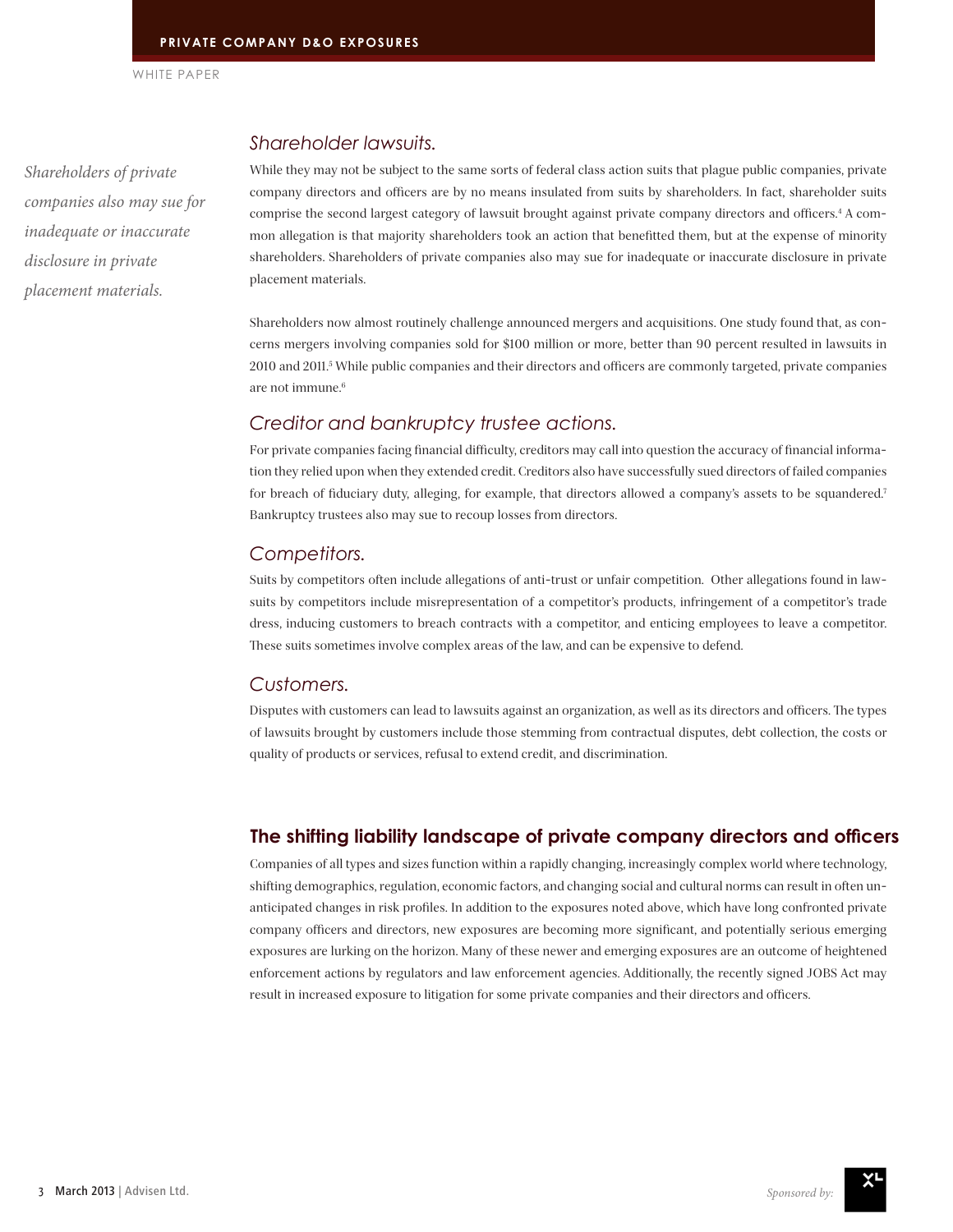*Some regulations are specific to certain industries such as healthcare and financial services, but others, such as those dealing with competition, cut across all industries.* 

## *Regulatory enforcement*

Private companies fall under the regulatory oversight of a variety of federal and state agencies, some of which have become increasingly aggressive in pursuing enforcement actions against private company directors and officers. Some regulations are specific to certain industries such as healthcare and financial services, but others, such as those dealing with competition, cut across all industries. Even the SEC, which typically is viewed as strictly a public company regulatory agency, can have jurisdiction over private companies under certain circumstances.

A 2011 Accenture survey of executives from 397 companies found that 89 percent expected regulatory risk to increase in the next two years.8 Among the regulatory agencies that are increasing their scrutiny of private companies are the Department of Labor, the National Labor Relations Board and the Federal Trade Commission. Additionally, the Department of Justice has significantly stepped up enforcement of the Foreign Corrupt Practices Act and the Fair Claims Act, both of which have significant implications for private company directors and officers.

**Wage & hour claims.** Actions alleging violation of the Fair Labor Standards Act (FLSA) are sharply higher – growing 33 percent between FY 2008 and FY 2012, in which a record 7,064 lawsuits were brought by the U.S. Department of Labor. These cases typically involve allegations of failure to pay appropriate overtime wages or improperly classifying workers as independent contractors.<sup>9</sup>

**National Labor Relations Act.** The National Labor Relations Board (NLRB), whose powers extend to both unionized and non-unionized employees, has become more active in recent years. One area where the NLRB has turned its focus is employee communications through social media such as Facebook and Twitter. The bureau is concerned that the social media policies of many companies interfere with employee's ability to engage in "protected concerted activity," as defined under the National Labor Relations Act.

**Bribery.** As more private companies conduct business in foreign countries, they increasingly are targeted for violations of the Foreign Corrupt Practices Act (FCPA), which prohibits payments to foreign officials to obtain or retain business. Prosecutions have skyrocketed since 2008, including prosecutions of private company representatives. In a PwC survey of private company executives, 76 percent said that corruption is a key risk of venturing into emerging and fast-growing markets.10

**False Claims Act.** Healthcare companies in particular need to be aware of their exposures under the False Claims Act, which was amended in 2009 and 2010 to give it more teeth in pursuing healthcare-related claims. Speaking before the American Bar Association in June, Acting Assistant Attorney General Stuart F. Delery noted that he has been "struck by the sheer volume of the cases that are brought -- and the recoveries that are obtained -- under this statute. Since January 2009, the Civil Division, working with our partners in the U.S. Attorney offices, has recovered over \$11.1 billion under the False Claims Act."11

**Consumer protection and competition laws.** The FTC has stepped up enforcement activities concerning both consumer protection and competition. Three of the FTC's top six Significant Civil Penalty Cases for March 2011 through February 2012 involved private companies.<sup>12</sup> Recently, the Commission has become an Internet watchdog, focusing on how products and services are represented online and who recommends or endorses them.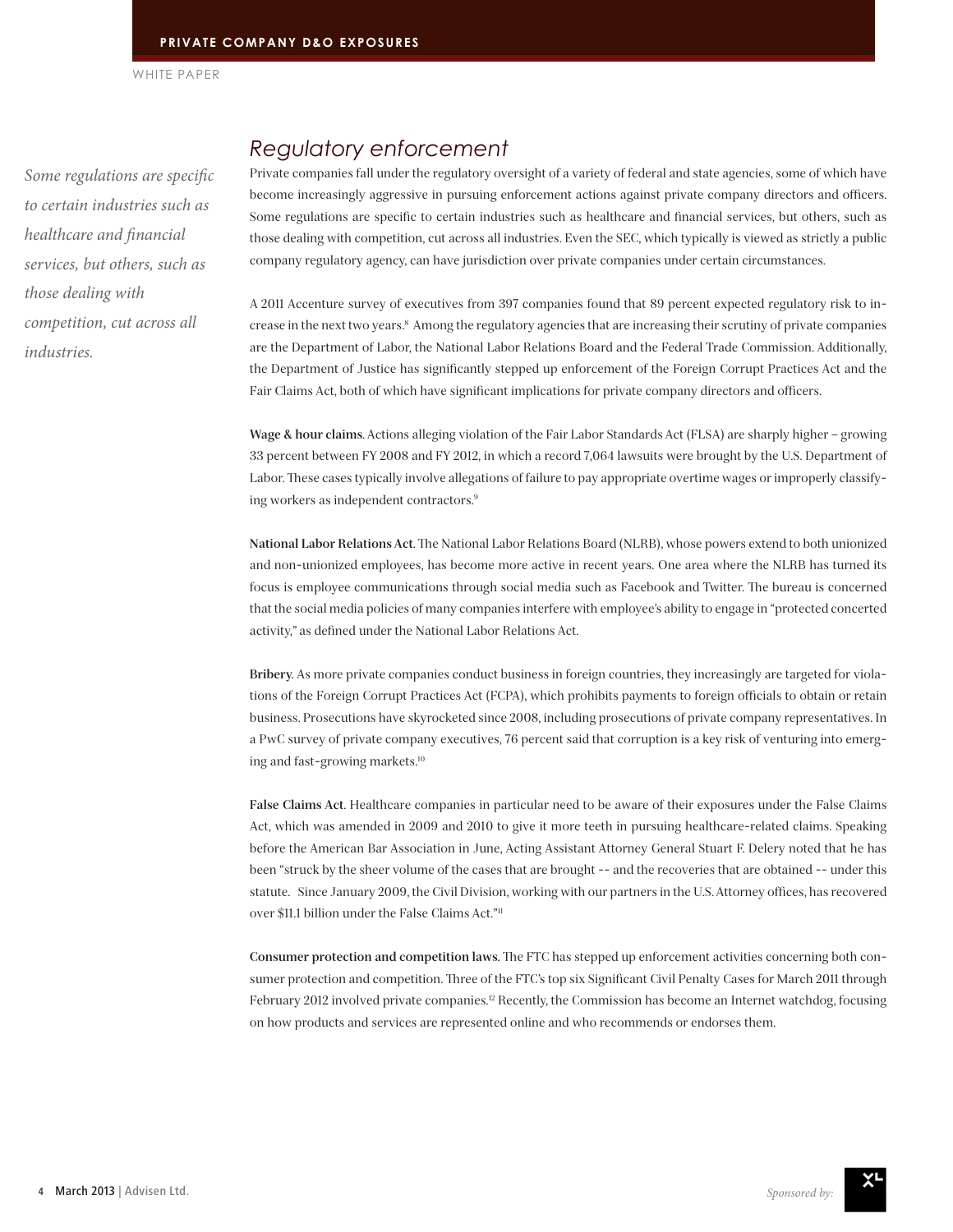*Companies that increase the use of temporary staff or independent contractors to bridge manpower shortfalls as business grows also may unwittingly increase their exposure to enforcement actions under the Fair Labor Standards Act.* 

### *The JOBS Act*

Signed into law by President Obama in April, the JOB Act is intended to stimulate growth by making it easier for companies to raise money, and to reduce onerous disclosure requirements for smaller businesses. In doing so, the distinctions between public and private companies are blurred, potentially resulting in heightened exposure to lawsuits for company officers and board members.

### **Emerging risks**

Whether a massive multinational company or a midsize manufacturer or retailer, the risk landscape is likely to be regularly reshaped by powerful social, political and economic forces. Some current developments bode well for corporate directors and officers. The number of business bankruptcies, for example, fell in 2012, due significantly to an improving economy. As previously noted, bankruptcy can trigger lawsuits against directors by creditors or bankruptcy trustees. But while the economic recovery is welcome, economic growth also can produce perils for directors and officers. Especially as the pace of the recovery picks up, some companies may be tempted to act hastily or to overreach as they act to seize perceived new opportunities. Missteps can lead to lawsuits or regulatory enforcement actions. Companies that increase the use of temporary staff or independent contractors to bridge manpower shortfalls as business grows also may unwittingly increase their exposure to enforcement actions under the Fair Labor Standards Act.

While many economists are forecasting growth for the foreseeable future, the recovery remains fragile. Continued economic recovery is not inevitable. In fact, the economy contracted at an annual rate of 0.1 percent in the last quarter of 2012.13 Federal spending cuts are scheduled to take effect March 1 and, with the expiration of a temporary cut in early January, most Americans are now paying higher payroll taxes. These and other factors could cause a drag on the economy, with potentially adverse consequences for companies and their directors and officers.

Although the credit crisis has passed, regulations passed in response to it and the ensuing recession may increase the exposure of private company directors and officers to regulatory actions and private litigation. The Dodd Frank Act, for example, while principally focused on Wall Street firms and public companies, may ultimately increase expectations by investors and business partners, and lead to heightened exposures for a wider array of companies and their directors and officers. A similar effect was seen after the passage of the Sarbanes Oxley Act in 2002, when lenders, investors and potential business partners began to consider SOX corporate governance requirements as "best practices" for both public and private companies.

Companies in the healthcare sector also should be aware of potential D&O exposures resulting from implementation of the Patient Protection and Affordable Care Act, also known as Obamacare. The Act itself does not create any new causes of action that would result in a D&O claim, but it does encourage fundamental changes in healthcare delivery and compensation models that could leave hospitals and other healthcare organizations, as well as their directors and offers, vulnerable to allegations of mismanagement or breach of fiduciary duties.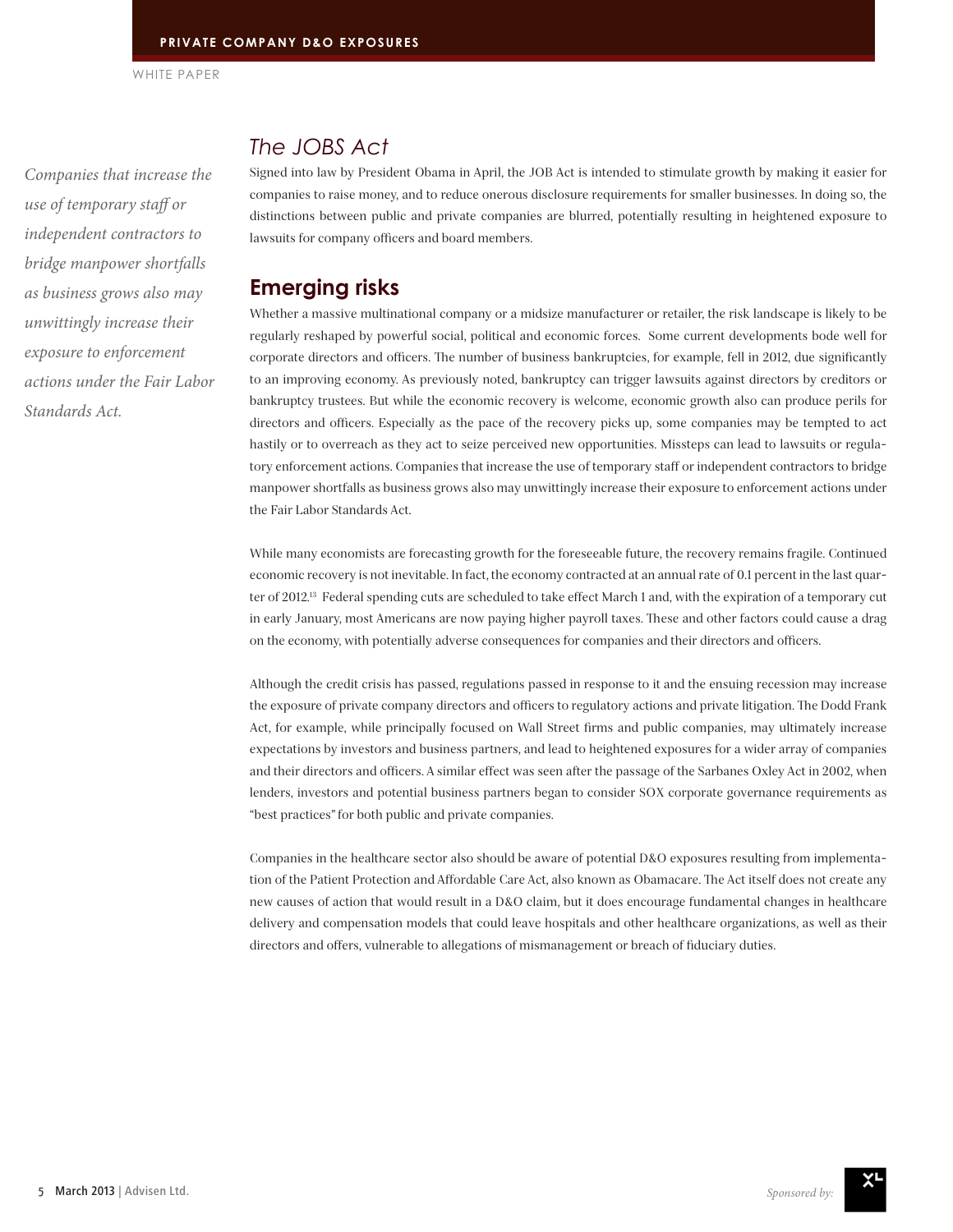*Employment practices liability coverage is routinely bundled with D&O for private companies and, in fact, is often a key selling point of private company D&O policies.*

#### **Insurance coverage**

Directors & Officers Liability (D&O) insurance provides protection to companies, their executive officers, and their board members for many of the types of events described above. D&O insurance generally covers insureds for claims made by third parties alleging acts, errors, omissions, misstatements and misleading statements by board members and corporate officers. Subject to the specific terms and conditions of a policy, D&O not only will indemnify insureds for settlements with third parties, but also for defense costs, which often can exceed the cost of settlements.

Some of the exposures discussed above may be excluded under some standard D&O policies, though coverage may be available for additional premium. In other cases, especially those involving regulatory violations, insurance indemnification may be prohibited as a matter of public policy. Coverage nonetheless may be available for certain costs associated with investigations as well as for defense costs. Since D&O policies can vary materially among insurers, it is important that agents and brokers carefully evaluate policy forms to assure that coverage is appropriate to each client's exposures

Employment practices liability coverage is routinely bundled with D&O for private companies and, in fact, is often a key selling point of private company D&O policies. Other coverages, such as fiduciary liability, also may be packaged with D&O. Agents and brokers, however, should carefully assess their clients' coverage needs and determine whether a packaged approach is most appropriate. If, for example, D&O and EPL share the same policy limit, an EPL settlement will decrease the available recovery for another type of claim. Another alternative for assuring adequate protection is to purchases Side-A only D&O coverage, which provides an additional layer of protection to directors and officers.

Side A policies typically do not share limits with other coverages such as EPL and Fiduciary, meaning that an EPL claim will not reduce the amount of coverage available under the Side A policy. Moreover, conventional D&O insurance – so-called A-B-C coverage – provides protection for the company's directors and officers, and also, under some situations, for the company itself. Directors and officers therefore share the policy limit with the company. Settlement of a claim against the company can leave the directors and officers without coverage. Side A coverage applies only to the directors and officers, and assures that they will be indemnified under a broad set of circumstances.

#### **Conclusion**

Never before have private company directors and officers been so exposed to lawsuits and regulatory investigations and enforcement actions. While many may think of D&O insurance as protection typically purchased by public companies to protect against lawsuits by shareholders, D&O coverage, often packaged with EPL coverage, is often be the best choice for a wide array of exposures faced by private companies and their officers and directors.